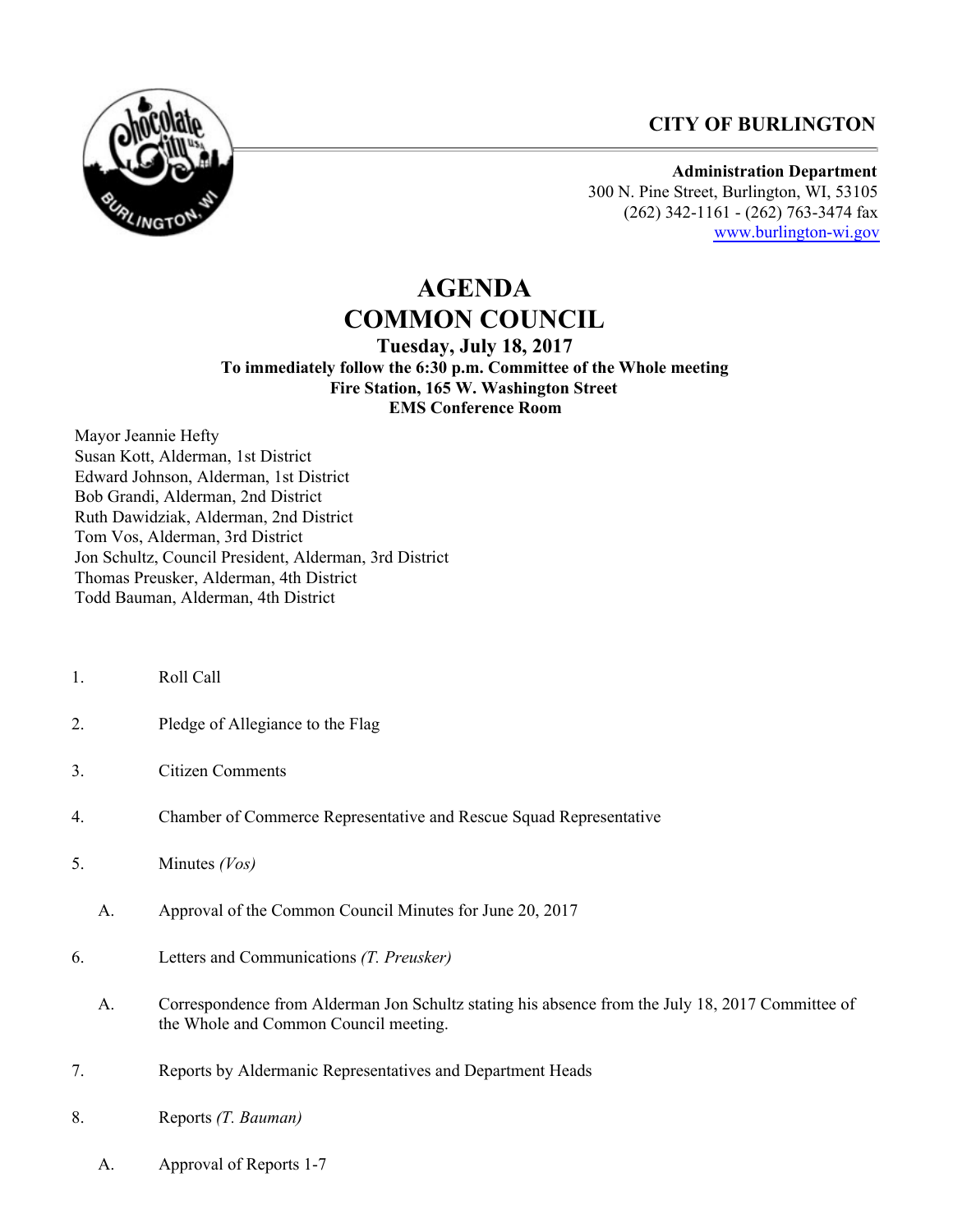- 9. Payment of Vouchers *(S. Kott)*
	- A. Approval of Prepaids and Vouchers for July 18, 2017
- 10. Licenses and Permits *(E. Johnson)*
	- A. Consideration of approving the issuance of a "Class B" Combination Reserve Liquor License to MK Allen, Inc. (dba The Burly Duck) for property located at 488 Milwaukee Avenue, in the amount of \$12,500.
	- B. Consideration of approving the issuance of Operator's Licenses, a "Class A" Retail Liquor License, and a Special Event Permit Application.
- 11. Appointments and Nominations: There are none
- 12. **PUBLIC HEARINGS:** There are none

#### 13. **RESOLUTIONS:**

- A. **Resolution 4857(15)** to consider the award of the contract for the S. Pine Street Sanitary Sewer project to The Wanasek Corporation for the not-to-exceed amount of \$113,367.60. *(B. Grandi)*
- B. **Resolution 4858(16)** to approve an Addendum to the to the Agreement for Construction Management Services with Scherrer Construction for the Guaranteed Maximum Price of \$4,628,879 for the Burlington Community Pool Project. *(R. Dawidziak)*
- C. **Resolution 4859(17)** to adopt a Memorandum of Understanding between the City of Burlington and Racine County to accept a conditional grant in the amount of two hundred thousand dollars (\$200,000) from Racine County for the purchase of property at 587 E. State Street for use by the Burlington Senior Center. *(T. Preusker)*
- D. **Resolution 4860(18)** to consider approving an Extraterritorial Zoning (ETZ) Certified Survey Map (CSM) for property located on Schaal Road in the Town of Burlington. *(T. Bauman)*
- 14. **ORDINANCES:** There are none.

#### 15. **MOTIONS:**

**A. Motion 17-878** - to consider approving a contract with John's Disposal for Disaster Relief Aid for garbage, recycling and electronics. *(S. Kott)*

#### 16. **ADJOURN INTO CLOSED SESSION** *(E. Johnson)*

*Wis. Stats 19.85(e),* Deliberating or negotiating the purchasing of public properties, the investing of public funds, or conducting other specified public business, whenever competitive or bargaining reasons require a closed session.

- Regarding the Senior Center Agreement

*Wis. Stats 19.85(g),* Conferring with legal counsel for the governmental body who is rendering oral or written advice concerning strategy to be adopted by the body with respect to litigation in which it is or